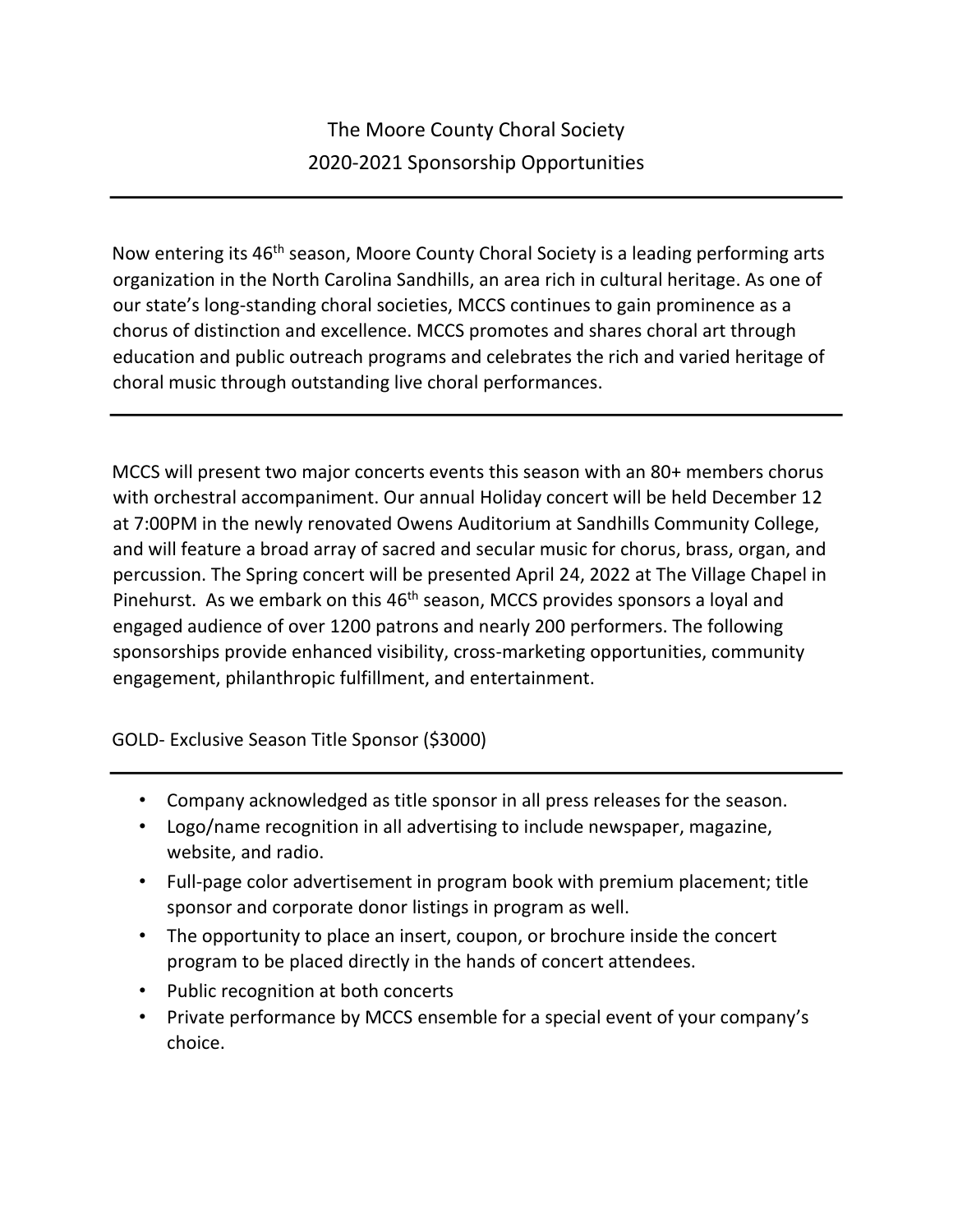• 30 complimentary tickets for your company/organization to use or donate. (15 per concert)

SILVER – Season Co-Sponsor (\$1500)

- Company acknowledged as co-sponsor in concert press releases
- Logo/name recognition in print advertising, including website, magazine and other print advertising
- Full-page advertisement in program book and listing as co-sponsor and corporate donor.
- Public recognition at both concerts
- Private performance by MCCS ensemble for a special event of your company's choice.
- 20 complimentary tickets for your company to use or donate (10 per concert).

BRONZE – Season Partner (\$500)

- Full-page advertisement in program booklet and listing as partner and corporate donor.
- Logo and name recognition on MCCS website and link and corporate donor listing.
- 10 complimentary tickets for your company to use or donate (5 per concert).

Yes, our company/organization appreciates the importance of art and culture in our local community and would like to join Moore County Choral Society's 2019-2020 season as a: